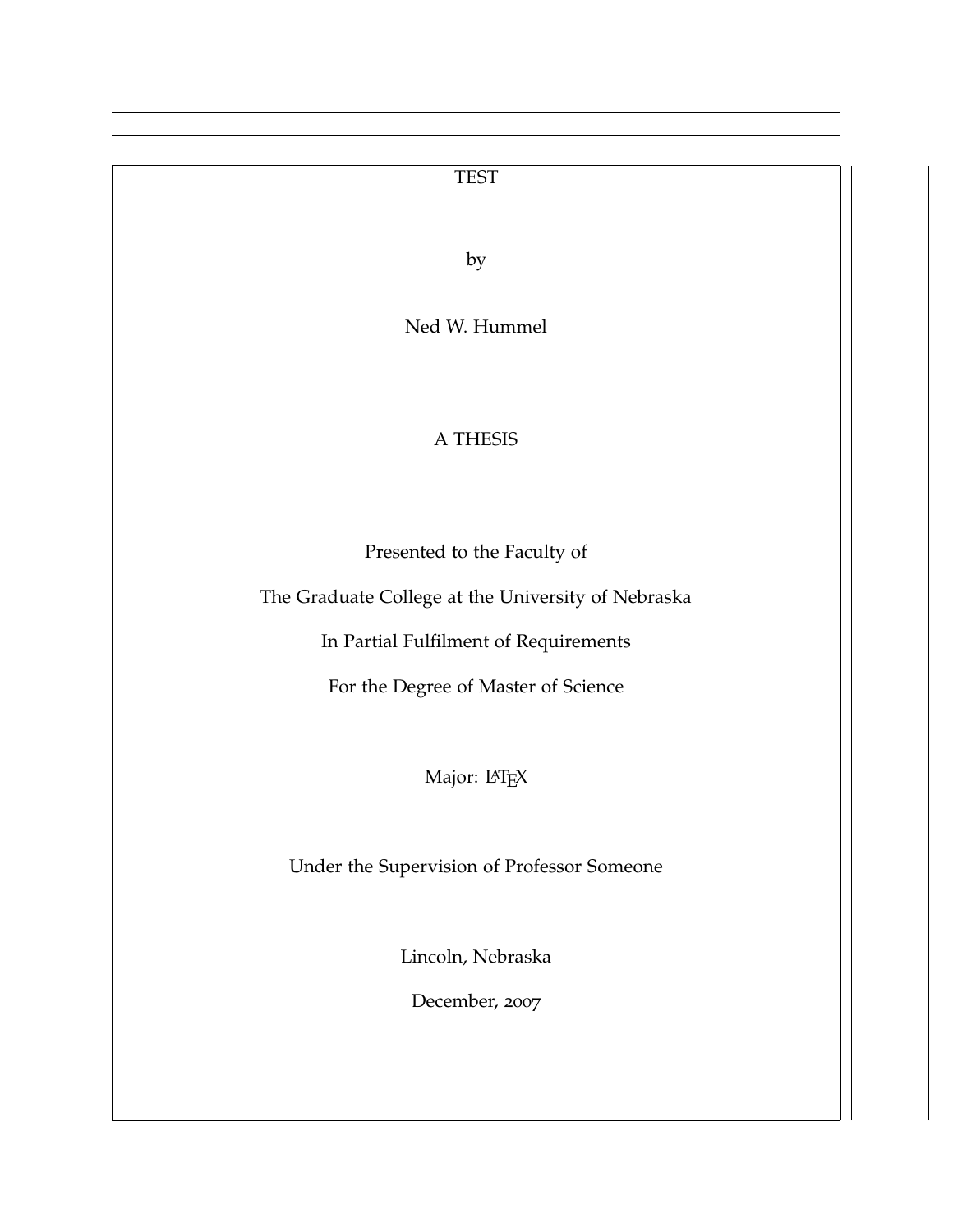#### TEST

Ned W. Hummel, M.S.

University of Nebraska, 2007

Adviser: Someone

A simple test of using nuthesis, which demonstrates most of the options the class has.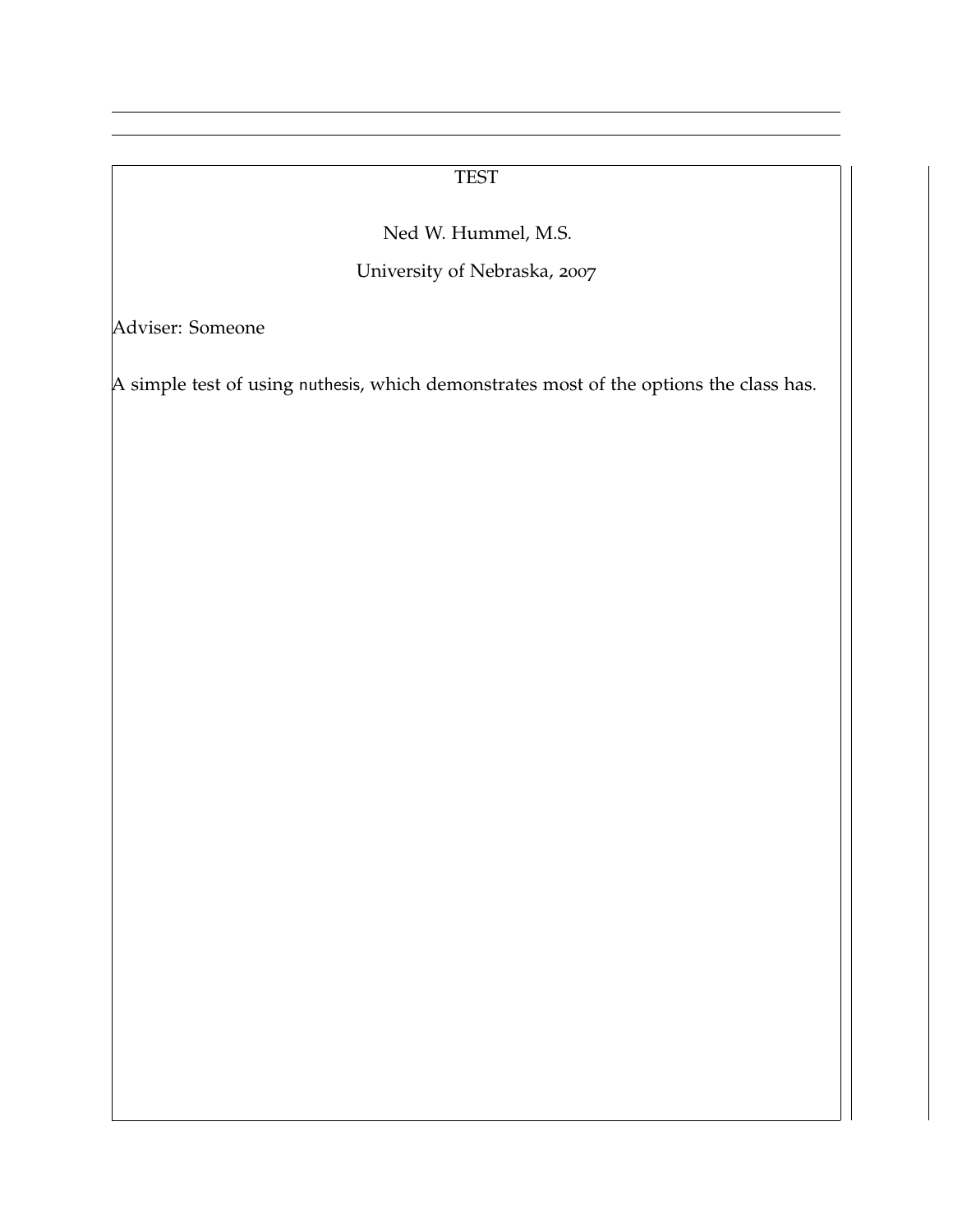#### COPYRIGHT

#### c 2007, Ned W. Hummel

This file may be distributed and/or modified under the conditions of the LATEX Project Public License, either version 1.3c of this license or (at your option) any later version. The latest version of this license is in:

## <http://www.latex-project.org/lppl.txt>

and version 1.3c or later is part of all distributions of LATEXversion 2006/05/20 or later.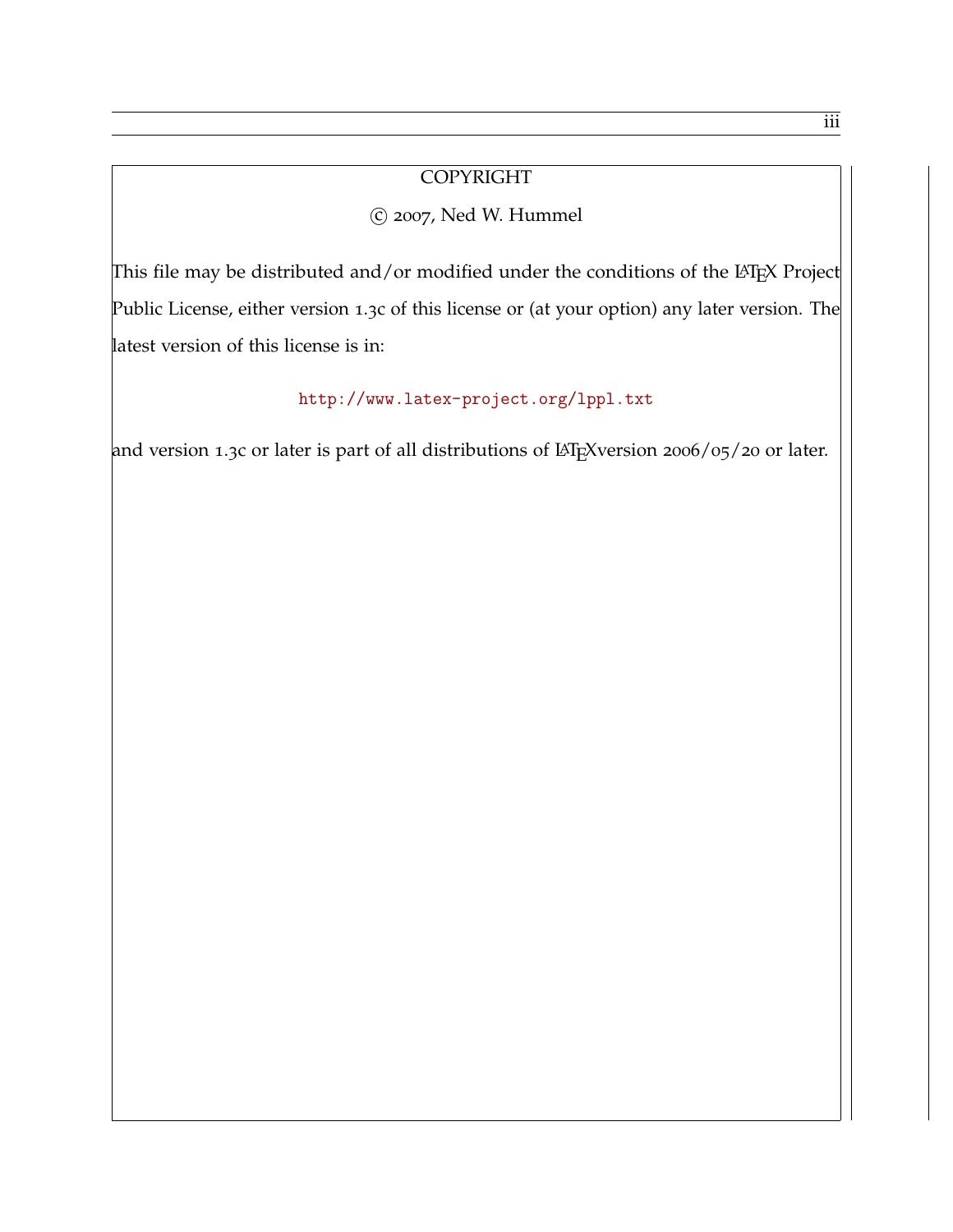#### DEDICATION

Arma virumque cano, Troiae qui primus ab oris Italiam, fato profugus, Laviniaque venit litora, multum ille et terris iactatus et alto vi superum saevae memorem Iunonis ob iram; multa quoque et bello passus, dum conderet urbem, inferretque deos Latio, genus unde Latinum, Albanique patres, atque altae moenia Romae.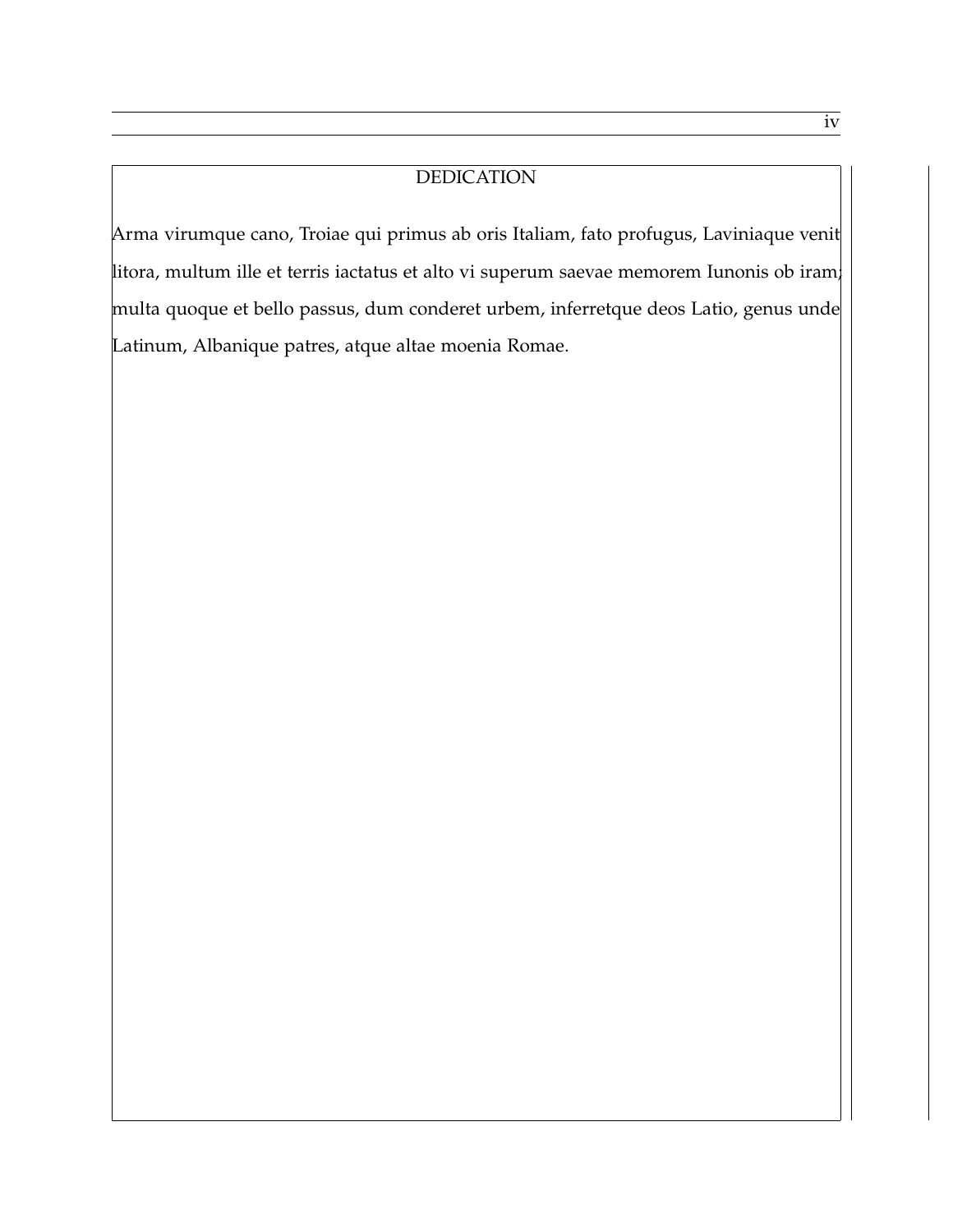#### ACKNOWLEDGMENTS

Arma virumque cano, Troiae qui primus ab oris Italiam, fato profugus, Laviniaque venit litora, multum ille et terris iactatus et alto vi superum saevae memorem Iunonis ob iram; multa quoque et bello passus, dum conderet urbem, inferretque deos Latio, genus unde Latinum, Albanique patres, atque altae moenia Romae.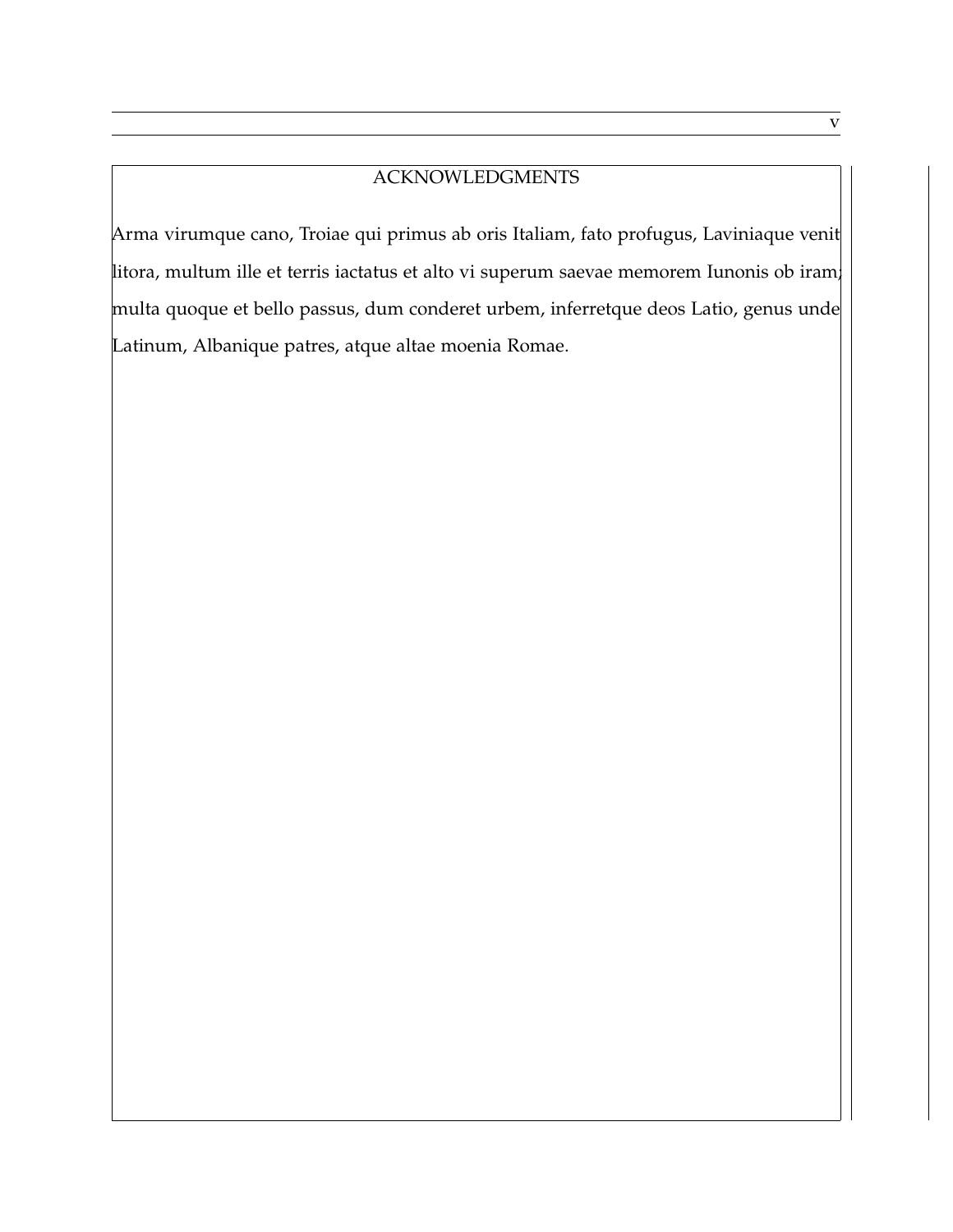#### GRANT INFORMATION

I'm not funded by any grants.

vi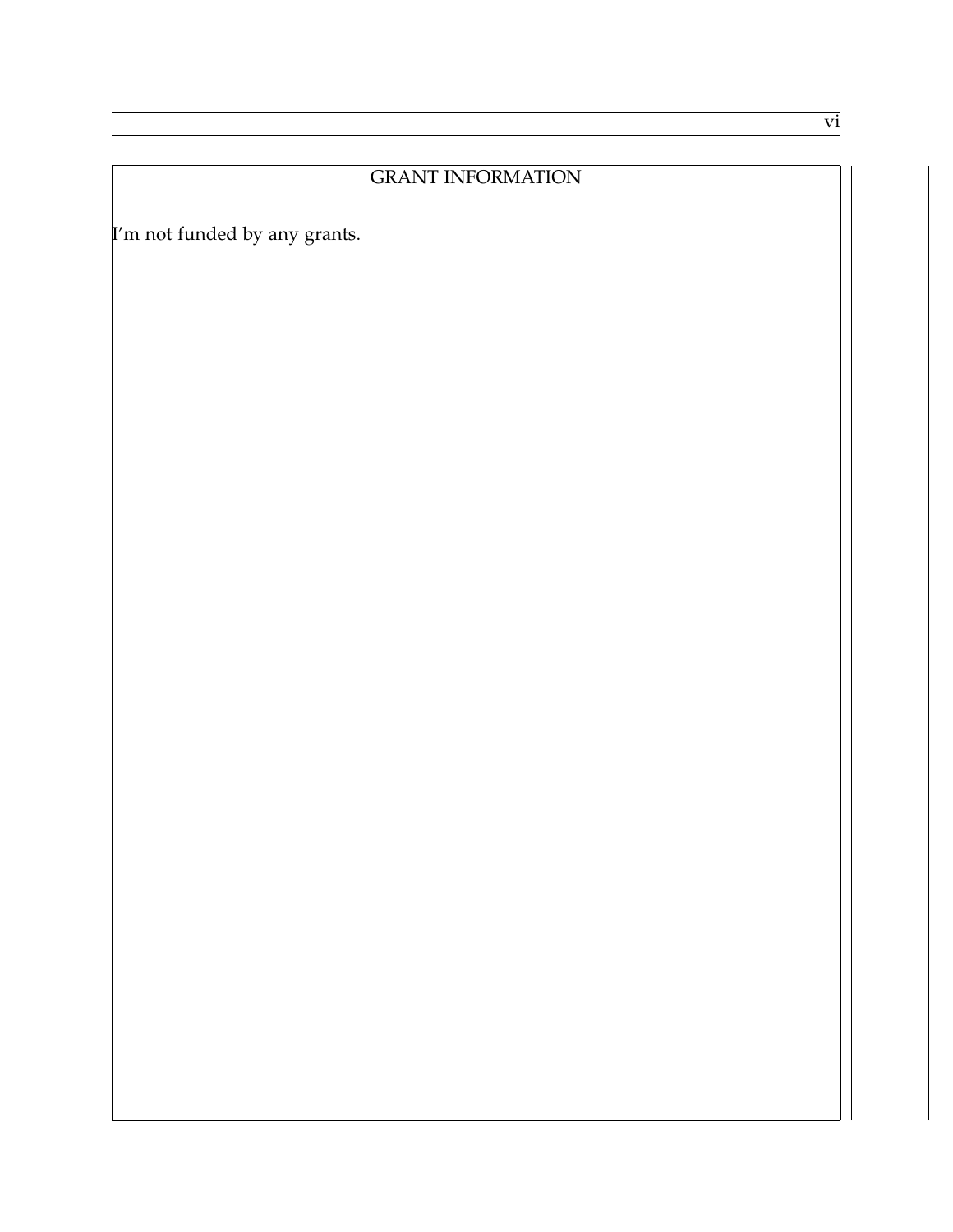vii

٦

| <b>Table of Contents</b>                                  |                |
|-----------------------------------------------------------|----------------|
| <b>List of Figures</b>                                    | viii           |
| <b>List of Tables</b>                                     | ix             |
| The ÆNIED, Book I<br>$\vert$ 1                            | 1              |
| 1.1                                                       | 1              |
| 1.1.1                                                     | 1              |
| 1.1.1.1                                                   | 1              |
| <b>Some Tables and Figures</b><br>$\overline{\mathbf{2}}$ | $\overline{3}$ |
| <b>Some Math</b><br>$\vert$ 3                             | $\overline{5}$ |
| A Testing, $1, 2, 3, $                                    | 6              |
| Bibliography                                              | 7              |
|                                                           |                |
|                                                           |                |
|                                                           |                |
|                                                           |                |
|                                                           |                |
|                                                           |                |

f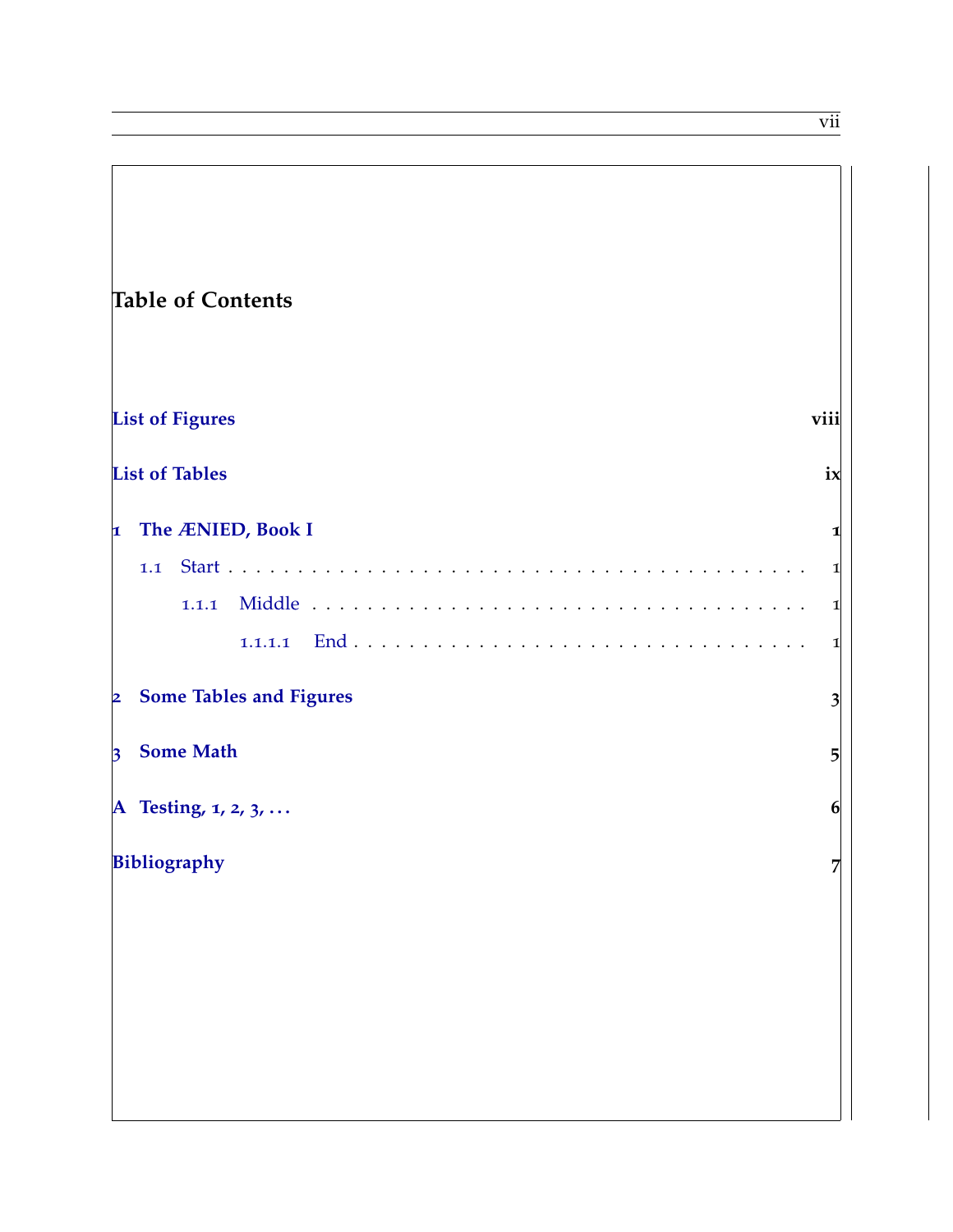<span id="page-7-0"></span>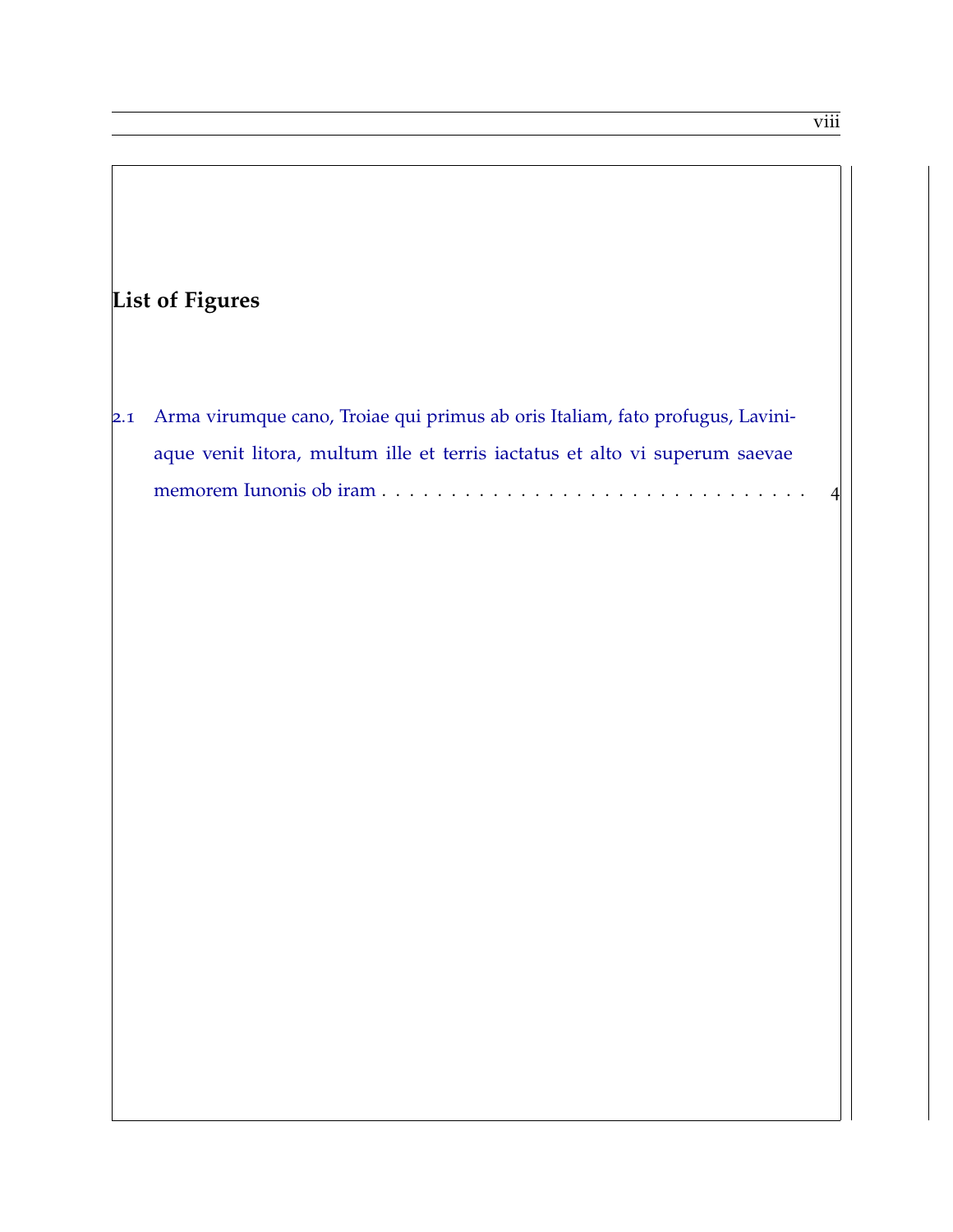<span id="page-8-0"></span>

|     | <b>List of Tables</b>                                                                                                                                                                                     |  |
|-----|-----------------------------------------------------------------------------------------------------------------------------------------------------------------------------------------------------------|--|
| 2.1 | Arma virumque cano, Troiae qui primus ab oris Italiam, fato profugus, Lavini-<br>aque venit litora, multum ille et terris iactatus et alto vi superum saevae<br>memorem Iunonis ob iram<br>$\overline{3}$ |  |
| 2.2 | Arma virumque cano, Troiae qui primus ab oris Italiam, fato profugus, Lavini-<br>aque venit litora, multum ille et terris iactatus et alto vi superum saevae                                              |  |
|     | memorem Iunonis ob iram<br>$\overline{\mathcal{E}}$                                                                                                                                                       |  |
|     |                                                                                                                                                                                                           |  |

ix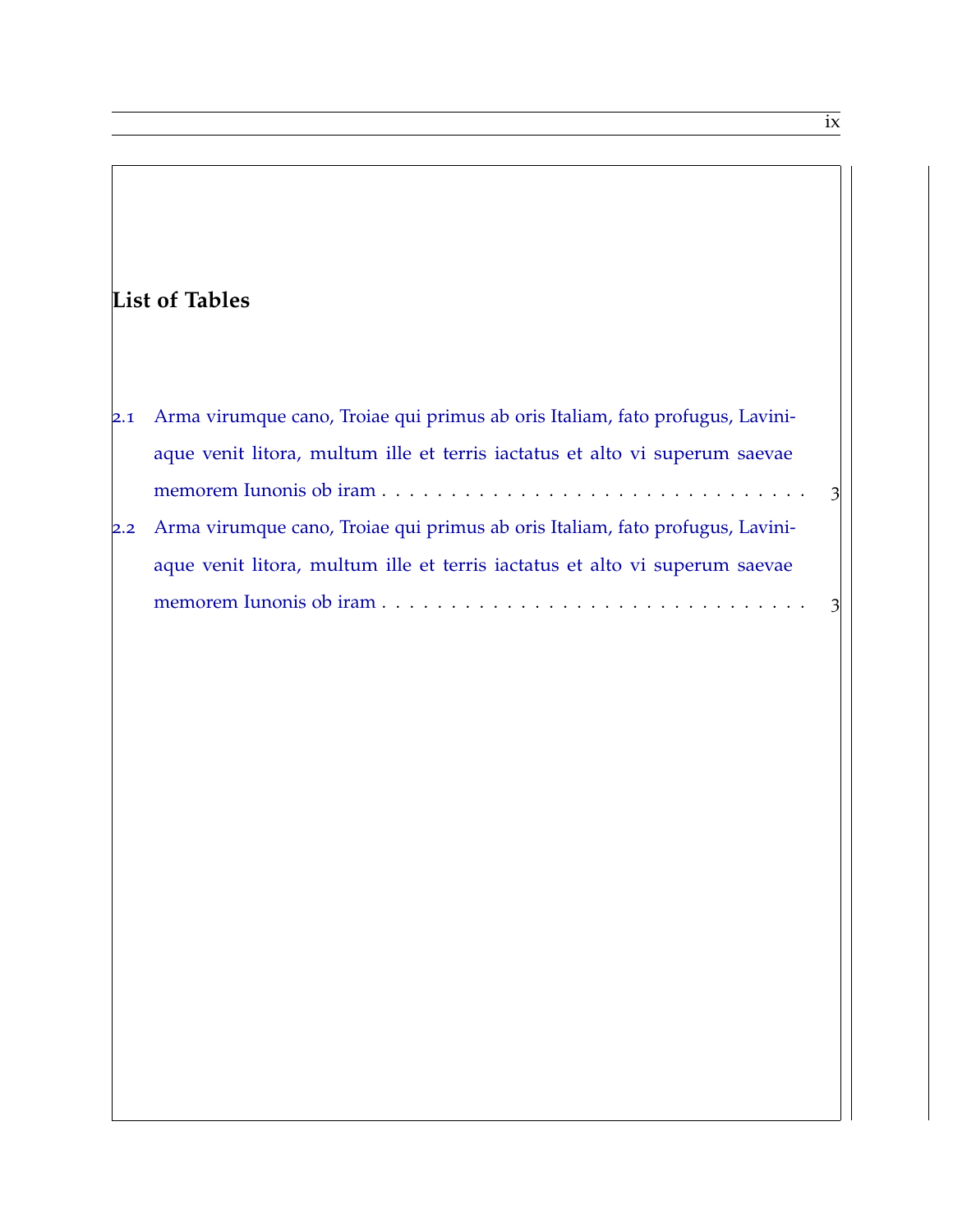## <span id="page-9-0"></span>**Chapter 1**

## **The ÆNIED, Book I**

#### <span id="page-9-1"></span>**1.1 Start**

Arma virumque cano, Troiae qui primus ab oris Italiam, fato profugus, Laviniaque venit litora, multum ille et terris iactatus et alto vi superum saevae memorem Iunonis ob iram; multa quoque et bello passus, dum conderet urbem, inferretque deos Latio, genus unde Latinum, Albanique patres, atque altae moenia Romae.[[39](#page-18-0)]

#### <span id="page-9-2"></span>**1.1.1 Middle**

Dixit, et avertens rosea cervice refulsit, ambrosiaeque comae divinum vertice odorem spiravere, pedes vestis defluxit ad imos, et vera incessu patuit dea. Ille ubi matrem adgnovit, tali fugientem est voce secutus: 'Quid natum totiens, crudelis tu quoque, falsis iudis imaginibus? Cur dextrae iungere dextram non datur, ac veras audire et reddere voces?'[[39](#page-18-0)]

#### <span id="page-9-3"></span>**1.1.1.1 End**

Postquam prima quies epulis, mensaeque remotae, crateras magnos statuunt et vina coronant. Fit strepitus tectis, vocemque per ampla volutant atria; dependent lychni laquearibus aureis incensi, et noctem flammis funalia vincunt. Hic regina gravem gemmis

1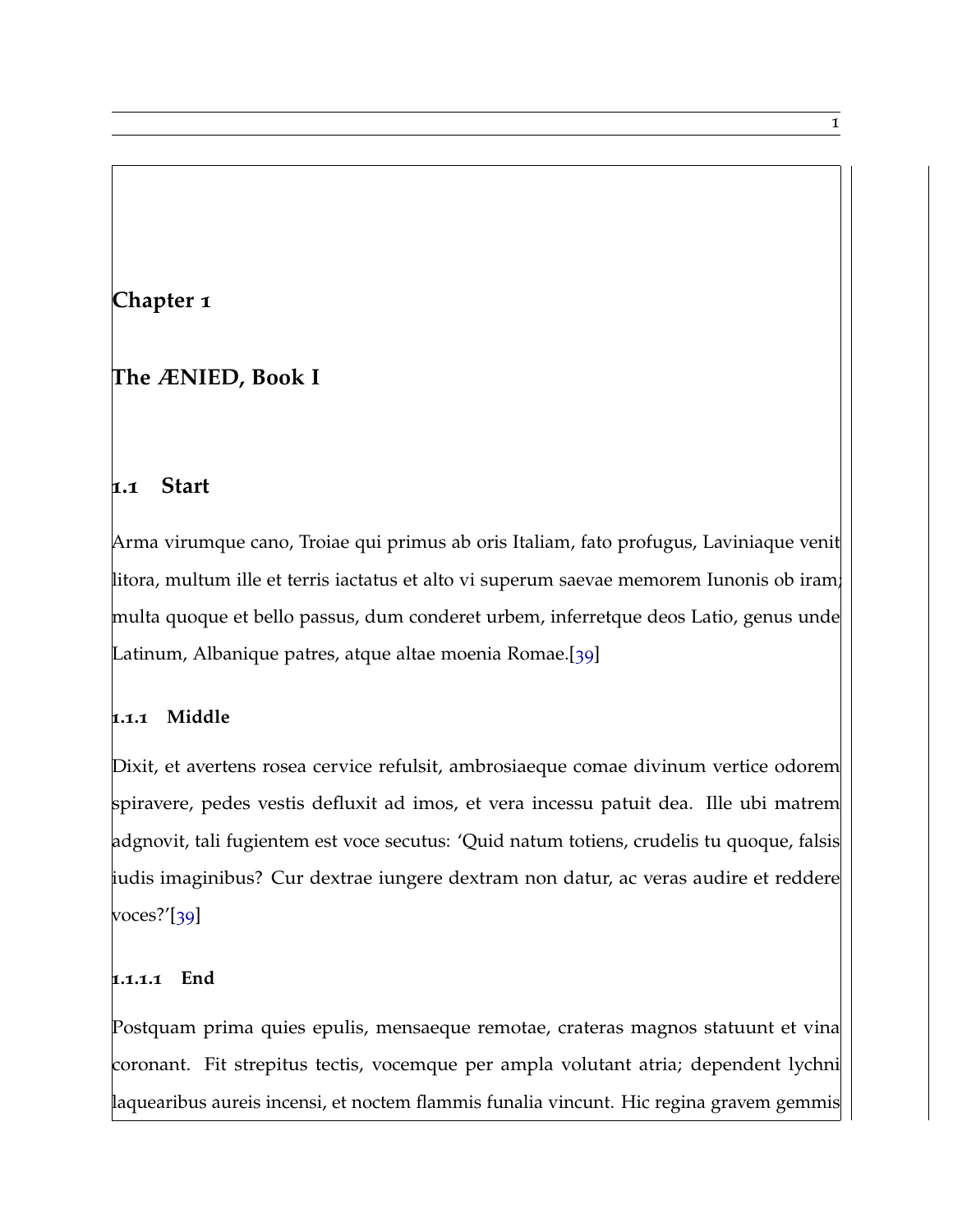auroque poposcit implevitque mero pateram, quam Belus et omnes a Belo soliti; tum facta silentia tectis: 'Iuppiter, hospitibus nam te dare iura loquuntur, hunc laetum Tyriisque diem Troiaque profectis esse velis, nostrosque huius meminisse minores. Adsit laetitiae Bacchus dator, et bona Iuno; et vos, O, coetum, Tyrii, celebrate faventes.' Dixit, et in mensam laticum libavit honorem, primaque, libato, summo tenus attigit ore, tum Bitiae dedit increpitans; ille impiger hausit spumantem pateram, et pleno se proluit auro post alii proceres. Cithara crinitus Iopas personat aurata, docuit quem maximus Atlas. Hic canit errantem lunam solisque labores; unde hominum genus et pecudes; unde imber et ignes; Arcturum pluviasque Hyadas geminosque Triones; quid tantum Oceano properent se tinguere soles hiberni, vel quae tardis mora noctibus obstet. Ingeminant plausu Tyrii, Troesque sequuntur. Nec non et vario noctem sermone trahebat infelix Dido, longumque bibebat amorem, multa super Priamo rogitans, super Hectore multa; nunc quibus Aurorae venisset filius armis, nunc quales Diomedis equi, nunc quantus Achilles. 'Immo age, et a prima dic, hospes, origine nobis insidias,' inquit, 'Danaum, casusque tuorum, erroresque tuos; nam te iam septima portat omnibus errantem terris et fluctibus aestas.'[[39](#page-18-0)]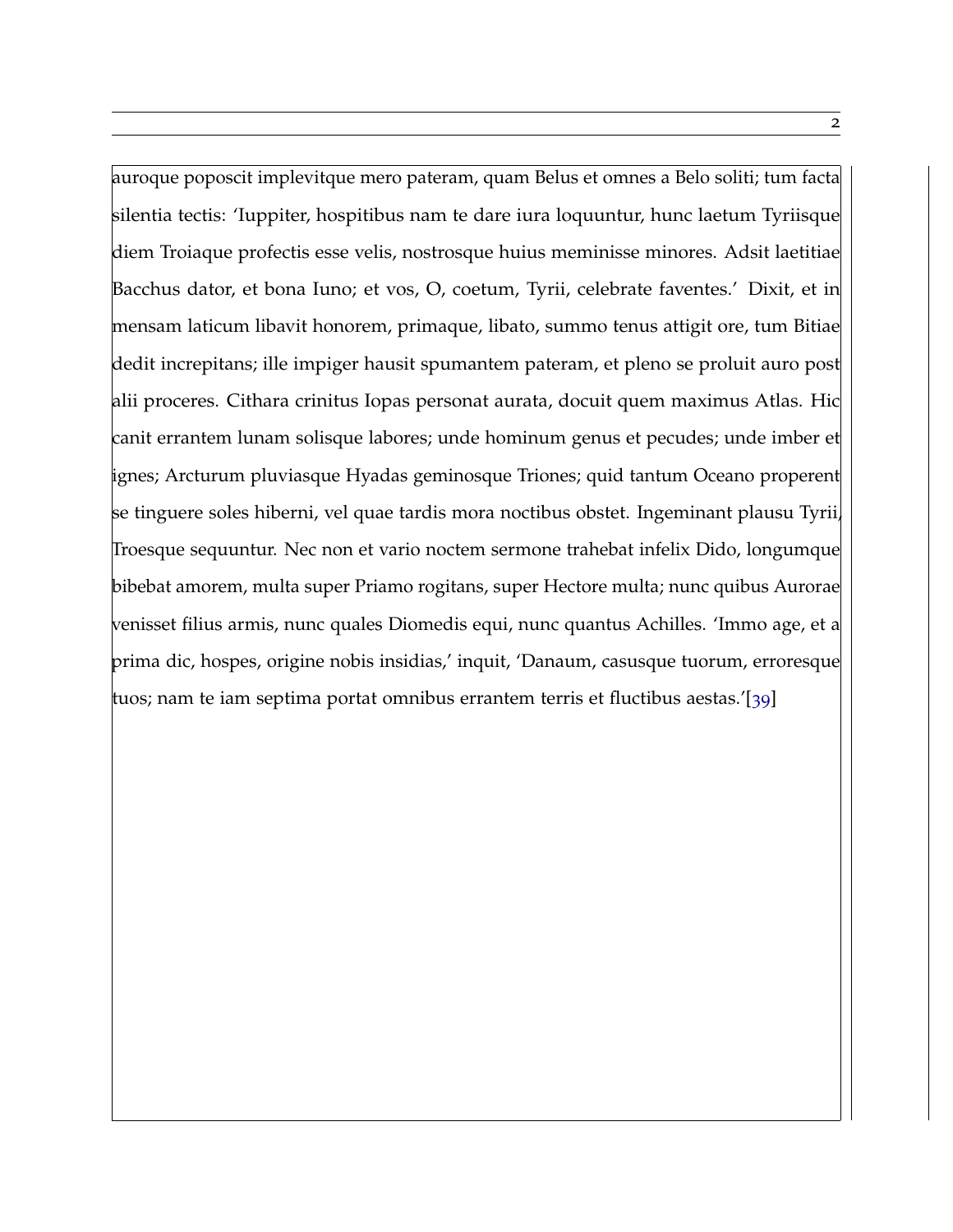### <span id="page-11-0"></span>**Chapter 2**

### **Some Tables and Figures**

| First Last |        |
|------------|--------|
| Ned        | Hummel |
| Ned        | Hummel |
| Ned        | Hummel |

<span id="page-11-1"></span>Table 2.1: Arma virumque cano, Troiae qui primus ab oris Italiam, fato profugus, Laviniaque venit litora, multum ille et terris iactatus et alto vi superum saevae memorem Iunonis ob iram

- $\sqrt{ }$  Foo
- $\sqrt{\ }$  Foo
- $\sqrt{F_{00}}$

<span id="page-11-2"></span>Table 2.2: Arma virumque cano, Troiae qui primus ab oris Italiam, fato profugus, Laviniaque venit litora, multum ille et terris iactatus et alto vi superum saevae memorem Iunonis ob iram

3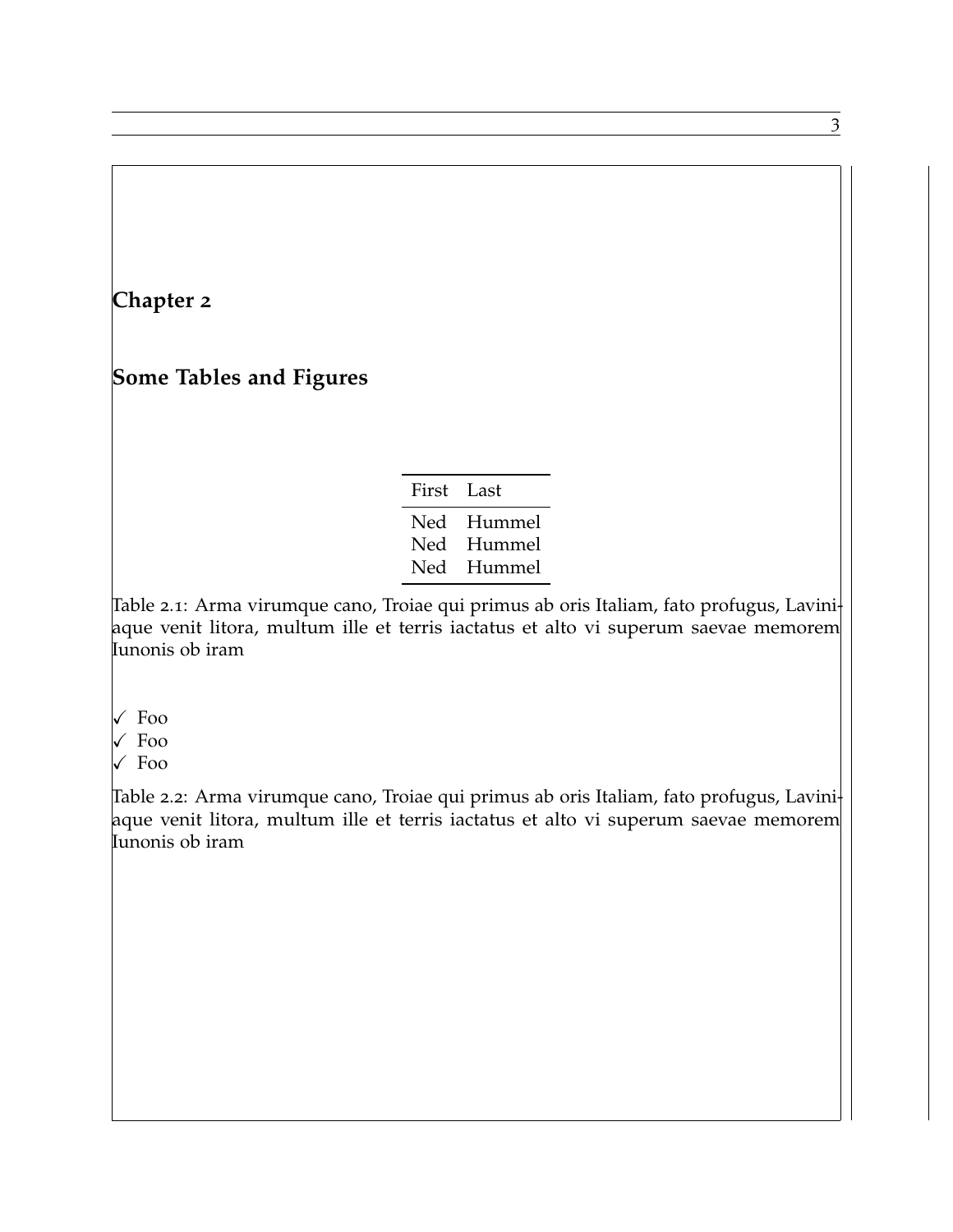# Neblaska Lincoln

4

<span id="page-12-0"></span>Figure 2.1: Arma virumque cano, Troiae qui primus ab oris Italiam, fato profugus, Laviniaque venit litora, multum ille et terris iactatus et alto vi superum saevae memorem Iunonis ob iram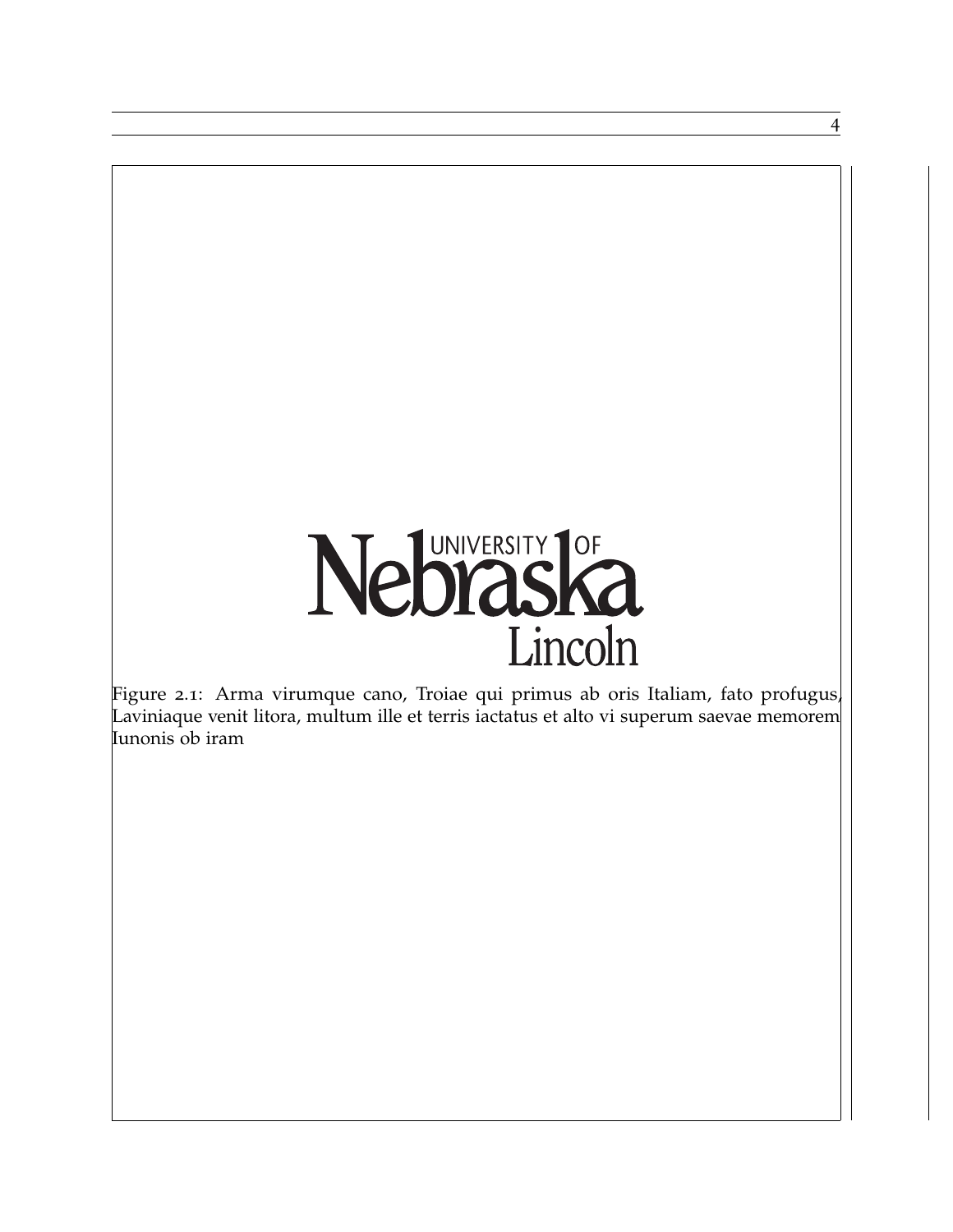# <span id="page-13-0"></span>**Chapter 3**

# **Some Math**

This is a triviality, but we include it for completeness.

$$
\int_0^\infty f(x) dx = \begin{cases} 1 & \text{if } f = \delta, \\ 0 & \text{if } f = 0. \end{cases}
$$
 (3.1)

Here is an aligned set of equations.

$$
f(x) = f(x) \cdot 1 \tag{3.2}
$$

$$
= f(x) \cdot (2 - 1) \tag{3.3}
$$

<span id="page-13-1"></span>
$$
= f(x) \tag{3.4}
$$

The clever step is ([3](#page-13-1).3).

 $\overline{5}$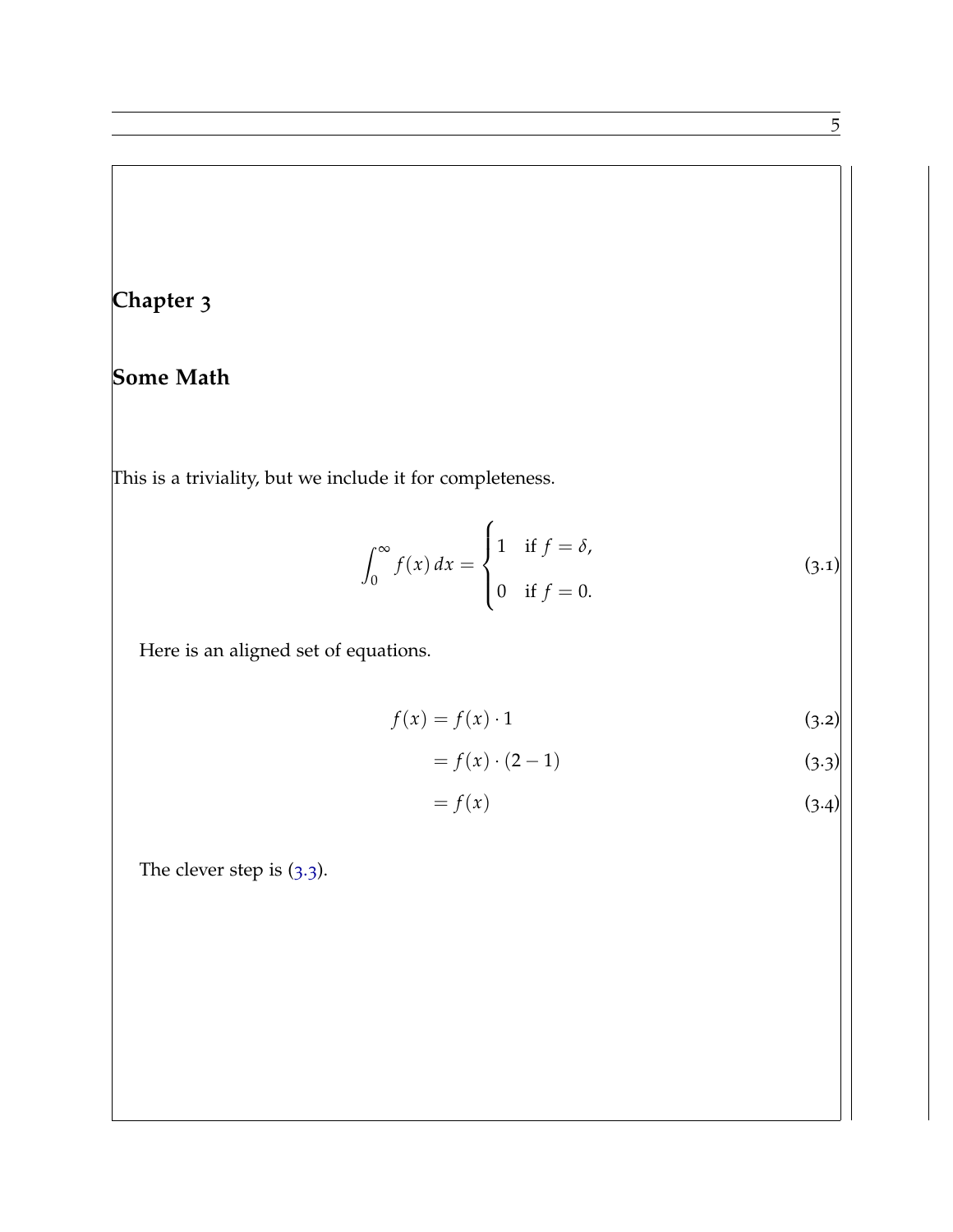# <span id="page-14-0"></span>**Appendix A**

**Testing, 1, 2, 3, . . .**

This has been a test of the thesis typesetting system. Had this been an actual thesis, this would have been preceded by an actual thesis.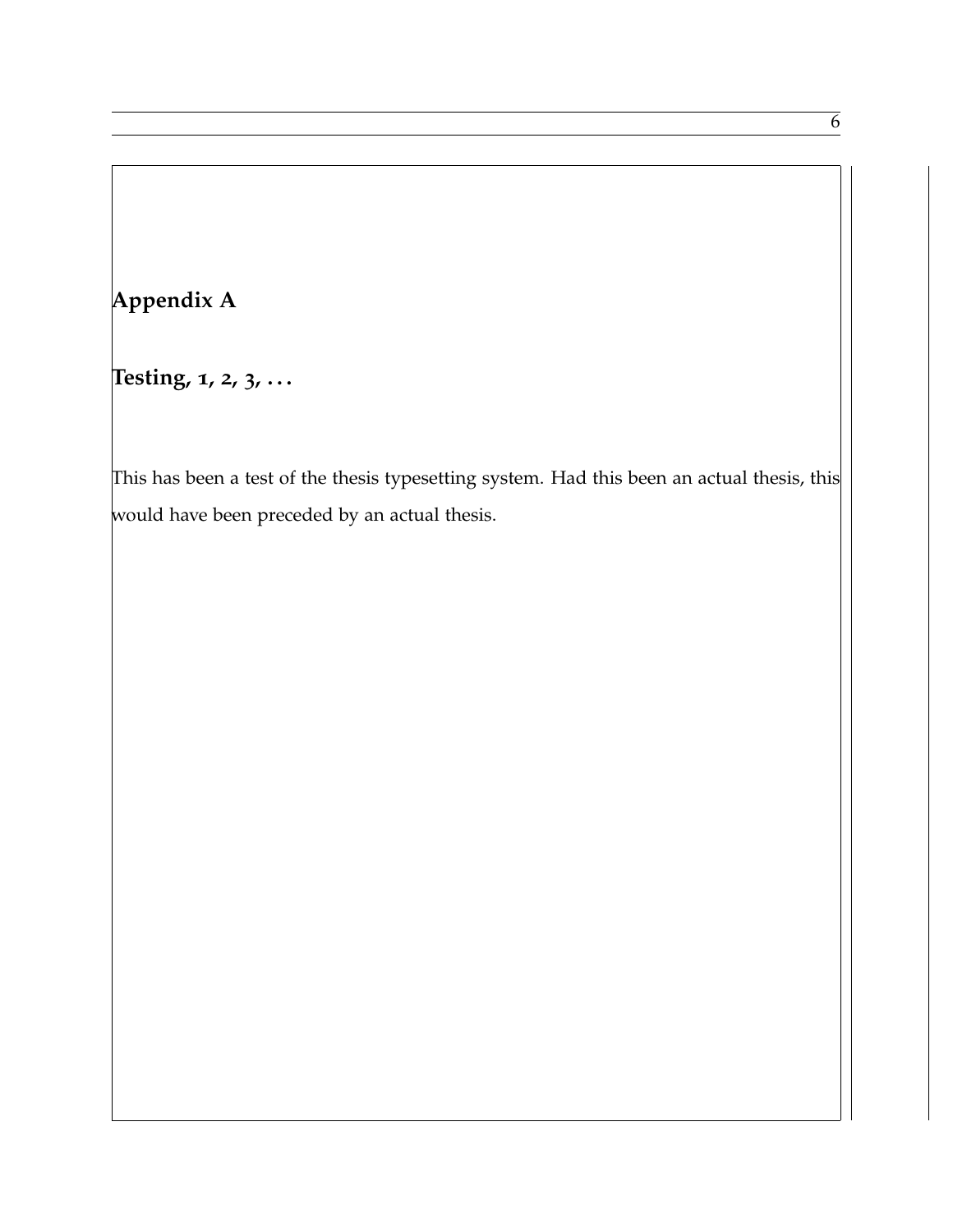# <span id="page-15-0"></span>**Bibliography**

- [1] Donald Arseneau. *The* url *package*. Available at: [http://tug.ctan.org/cgi-bin/](http://tug.ctan.org/cgi-bin/ctanPackageInformation.py?id=url) [ctanPackageInformation.py?id=url](http://tug.ctan.org/cgi-bin/ctanPackageInformation.py?id=url).
- [2] Nelson H. F. Beebe. Nelson H. F. beebe's bibliographies page. Available at: [http:](http://www.math.utah.edu/~beebe/bibliographies.html) [//www.math.utah.edu/~beebe/bibliographies.html](http://www.math.utah.edu/~beebe/bibliographies.html).
- [3] David Carlisle. *The* color *package*. Available at: [http://tug.ctan.org/cgi-bin/](http://tug.ctan.org/cgi-bin/ctanPackageInformation.py?id=color) [ctanPackageInformation.py?id=color](http://tug.ctan.org/cgi-bin/ctanPackageInformation.py?id=color).
- [4] David Carlisle. *The* graphicx *package*. Available at: [http://tug.ctan.org/cgi-bin/](http://tug.ctan.org/cgi-bin/ctanPackageInformation.py?id=graphicx) [ctanPackageInformation.py?id=graphicx](http://tug.ctan.org/cgi-bin/ctanPackageInformation.py?id=graphicx).
- [5] David Carlisle. *The* keyval *package*. Available at: [http://tug.ctan.org/cgi-bin/](http://tug.ctan.org/cgi-bin/ctanPackageInformation.py?id=keyval) [ctanPackageInformation.py?id=keyval](http://tug.ctan.org/cgi-bin/ctanPackageInformation.py?id=keyval).
- [6] David Carlisle. *The* showkeys *package*. Available at: [http://tug.ctan.org/cgi-bin/](http://tug.ctan.org/cgi-bin/ctanPackageInformation.py?id=showkeys) [ctanPackageInformation.py?id=showkeys](http://tug.ctan.org/cgi-bin/ctanPackageInformation.py?id=showkeys).
- [7] David Carlisle and Leslie Lamport. *The* ifthen *package*. Available at: [http://tug.](http://tug.ctan.org/cgi-bin/ctanPackageInformation.py?id=ifthen) [ctan.org/cgi-bin/ctanPackageInformation.py?id=ifthen](http://tug.ctan.org/cgi-bin/ctanPackageInformation.py?id=ifthen).
- [8] Peter Czoschke. *The* uiucthesis *package*. Available at: [http://tug.ctan.org/cgi-bin/](http://tug.ctan.org/cgi-bin/ctanPackageInformation.py?id=uiucthesis) [ctanPackageInformation.py?id=uiucthesis](http://tug.ctan.org/cgi-bin/ctanPackageInformation.py?id=uiucthesis).

7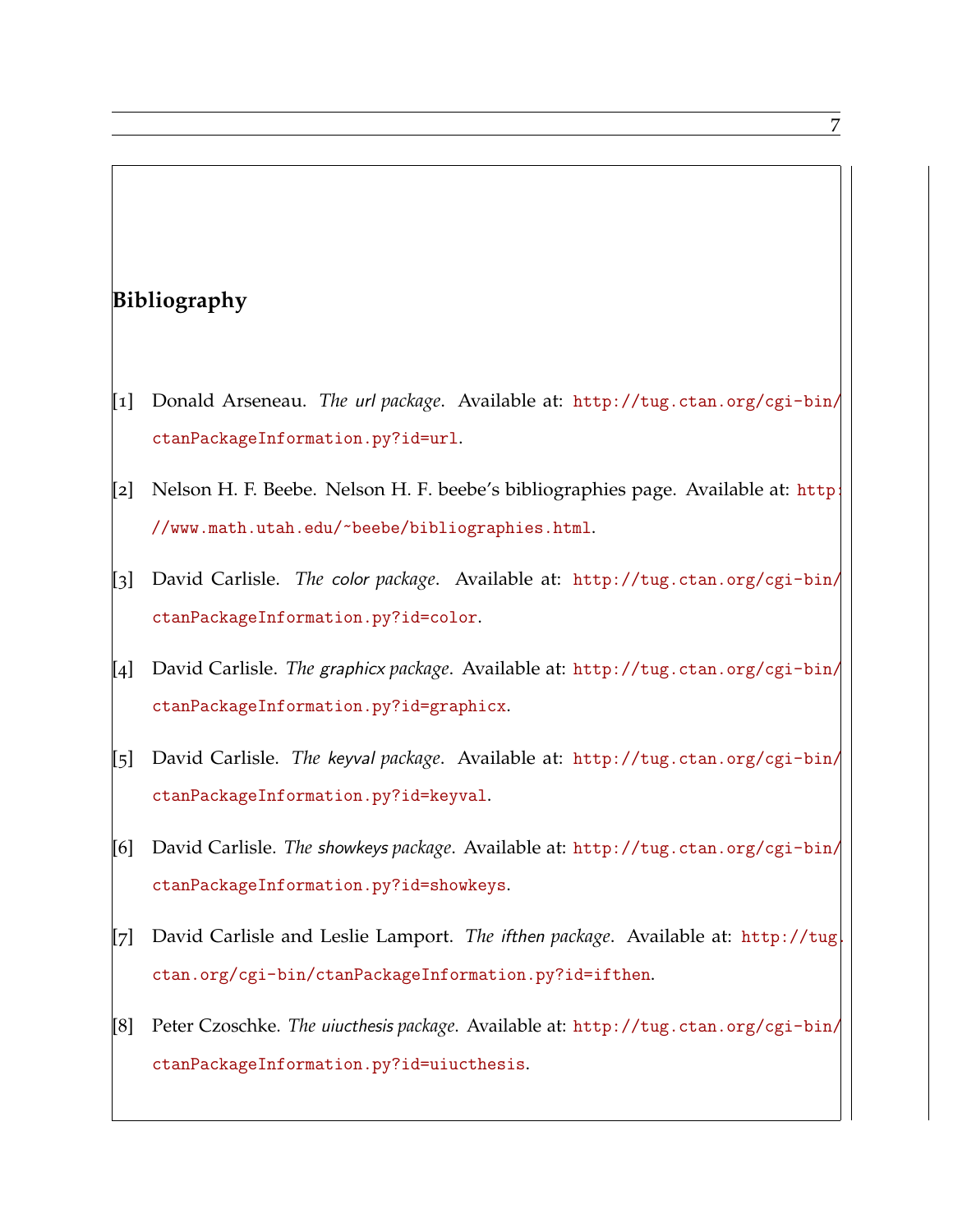- [9] Danie Els. *The* booktabs *package*. Available at: [http://tug.ctan.org/cgi-bin/](http://tug.ctan.org/cgi-bin/ctanPackageInformation.py?id=booktabs) [ctanPackageInformation.py?id=booktabs](http://tug.ctan.org/cgi-bin/ctanPackageInformation.py?id=booktabs).
- [10] Daniel Gildea. *The* ucthesis *package*. Available at: [http://tug.ctan.org/cgi-bin/](http://tug.ctan.org/cgi-bin/ctanPackageInformation.py?id=ucthesis) [ctanPackageInformation.py?id=ucthesis](http://tug.ctan.org/cgi-bin/ctanPackageInformation.py?id=ucthesis).
- [11] Denis Girou, Sebastian Rahtz, and Timothy Van Zandt. *The* fancyvrb *package*. Available at: <http://tug.ctan.org/cgi-bin/ctanPackageInformation.py?id=fancyvrb>.
- [12] Enrico Gregorio. Horrors in LATEX: How to misuse LATEX and make a *copy editor* unhappy. *TUGBoat*, 26(3):273–279, 2005. Available at: [http://www.tug.org/TUGboat/](http://www.tug.org/TUGboat/Contents/contents26-3.html) [Contents/contents26-3.html](http://www.tug.org/TUGboat/Contents/contents26-3.html).
- [13] UK TEX User Group. TEX Frequently Asked Questions. Available at: [http://www.](http://www.tex.ac.uk/cgi-bin/texfaq2html) [tex.ac.uk/cgi-bin/texfaq2html](http://www.tex.ac.uk/cgi-bin/texfaq2html).
- [14] Stephen G. Hartke. A survey of free math fonts for TEX and LATEX. *The PracTEX Journal*, 1, 2006. Available at: <http://www.tug.org/pracjourn/2006-1/hartke/>.
- [15] Markus Kohm. scrtime *part of the* KOMA-Script *bundle*. Available at: [http://tug.ctan.](http://tug.ctan.org/cgi-bin/ctanPackageInformation.py?id=koma-script) [org/cgi-bin/ctanPackageInformation.py?id=koma-script](http://tug.ctan.org/cgi-bin/ctanPackageInformation.py?id=koma-script).
- [16] Frank Mittelbach. *The* doc *and* shortvrb *packages*. Available at: [http://tug.ctan.org/](http://tug.ctan.org/cgi-bin/ctanPackageInformation.py?id=doc) [cgi-bin/ctanPackageInformation.py?id=doc](http://tug.ctan.org/cgi-bin/ctanPackageInformation.py?id=doc).
- [17] Frank Mittelbach. *The* DocScrip *package*. Available at: [http://tug.ctan.org/cgi-bin/](http://tug.ctan.org/cgi-bin/ctanPackageInformation.py?id=docstrip) [ctanPackageInformation.py?id=docstrip](http://tug.ctan.org/cgi-bin/ctanPackageInformation.py?id=docstrip).
- [18] Frank Mittelbach. *The* varioref *package*. Available at: [http://tug.ctan.org/cgi-bin/](http://tug.ctan.org/cgi-bin/ctanPackageInformation.py?id=varioref) [ctanPackageInformation.py?id=varioref](http://tug.ctan.org/cgi-bin/ctanPackageInformation.py?id=varioref).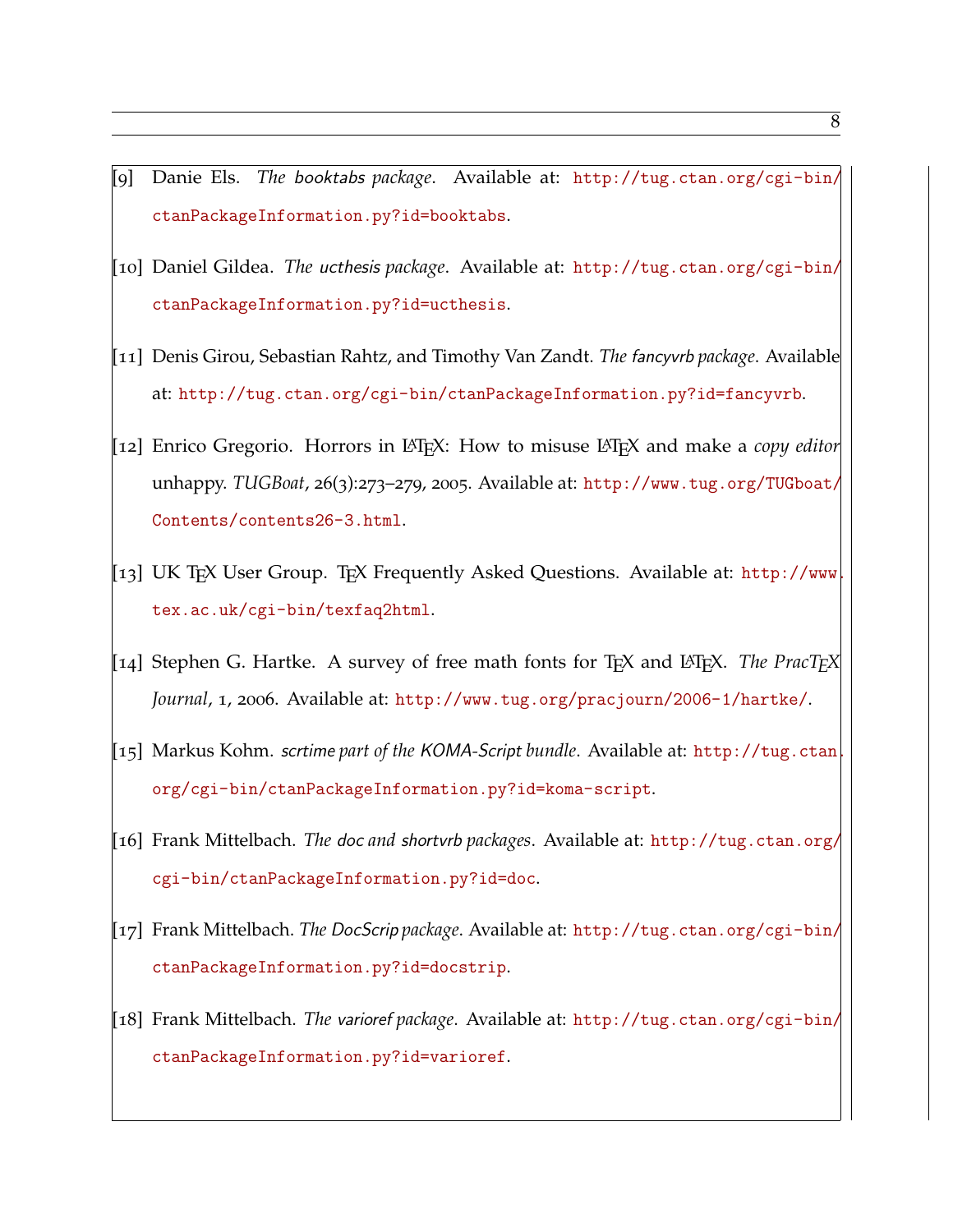- [19] Frank Mittelbach, Michel Goossens, Johannes Braams, David Carlisle, Chris Rowley, Christine Detig, and Joachim Schrod. *The LATEX Companion*. Tools and Techniques for Computer Typesetting. Addison-Wesley, Reading, MA, USA, second edition, 2004.
- [20] Brooks Moses. *The* listings *package*. Available at: [http://tug.ctan.org/cgi-bin/](http://tug.ctan.org/cgi-bin/ctanPackageInformation.py?id=listings) [ctanPackageInformation.py?id=listings](http://tug.ctan.org/cgi-bin/ctanPackageInformation.py?id=listings).
- [21] Lee Netherton and C. V. Radhakrishnan. *The* nomencl *package*. Available at: [http:](http://tug.ctan.org/cgi-bin/ctanPackageInformation.py?id=nomencl) [//tug.ctan.org/cgi-bin/ctanPackageInformation.py?id=nomencl](http://tug.ctan.org/cgi-bin/ctanPackageInformation.py?id=nomencl).
- [22] Tobias Oetiker. *A (Not So) Short Introduction to <sup>L</sup>ATEX <sup>2</sup>ε.* Available at: [http://tug.](http://tug.ctan.org/cgi-bin/ctanPackageInformation.py?id=lshort-english) [ctan.org/cgi-bin/ctanPackageInformation.py?id=lshort-english](http://tug.ctan.org/cgi-bin/ctanPackageInformation.py?id=lshort-english).
- [23] Office of Graduate Studies University of Nebraska-Lincoln. *Electronic Dissertations*. Available at: <http://www.unl.edu/gradstudies/current/etd-intro.shtml>.
- [24] Office of Graduate Studies University of Nebraska-Lincoln. *Guidebook For Preparing a Thesis or Dissertation*. Available at: [http://www.unl.edu/gradstudies/current/](http://www.unl.edu/gradstudies/current/downloads/Guidebook.pdf) [downloads/Guidebook.pdf](http://www.unl.edu/gradstudies/current/downloads/Guidebook.pdf).
- [25] Scott Pakin. *The* comprehensive *package*. Available at: [http://tug.ctan.org/cgi-bin/](http://tug.ctan.org/cgi-bin/ctanPackageInformation.py?id=comprehensive) [ctanPackageInformation.py?id=comprehensive](http://tug.ctan.org/cgi-bin/ctanPackageInformation.py?id=comprehensive).
- [26] Scott Pakin. *How to package your LATEX Package*, <sup>2004</sup>. Available at: [http://tug.ctan.](http://tug.ctan.org/cgi-bin/ctanPackageInformation.py?id=dtxtut) [org/cgi-bin/ctanPackageInformation.py?id=dtxtut](http://tug.ctan.org/cgi-bin/ctanPackageInformation.py?id=dtxtut).
- [27] The LATEX<sup>3</sup> Project. *<sup>L</sup>ATEX <sup>2</sup><sup>ε</sup> for class and package writers*, <sup>2006</sup>. Available at: [http:](http://www.ctan.org/tex-archive/macros/latex/doc/) [//www.ctan.org/tex-archive/macros/latex/doc/](http://www.ctan.org/tex-archive/macros/latex/doc/).
- [28] Diego Puga. *The* mathpazo *package*. Available at: [http://tug.ctan.org/cgi-bin/](http://tug.ctan.org/cgi-bin/ctanPackageInformation.py?id=mathpazo) [ctanPackageInformation.py?id=mathpazo](http://tug.ctan.org/cgi-bin/ctanPackageInformation.py?id=mathpazo).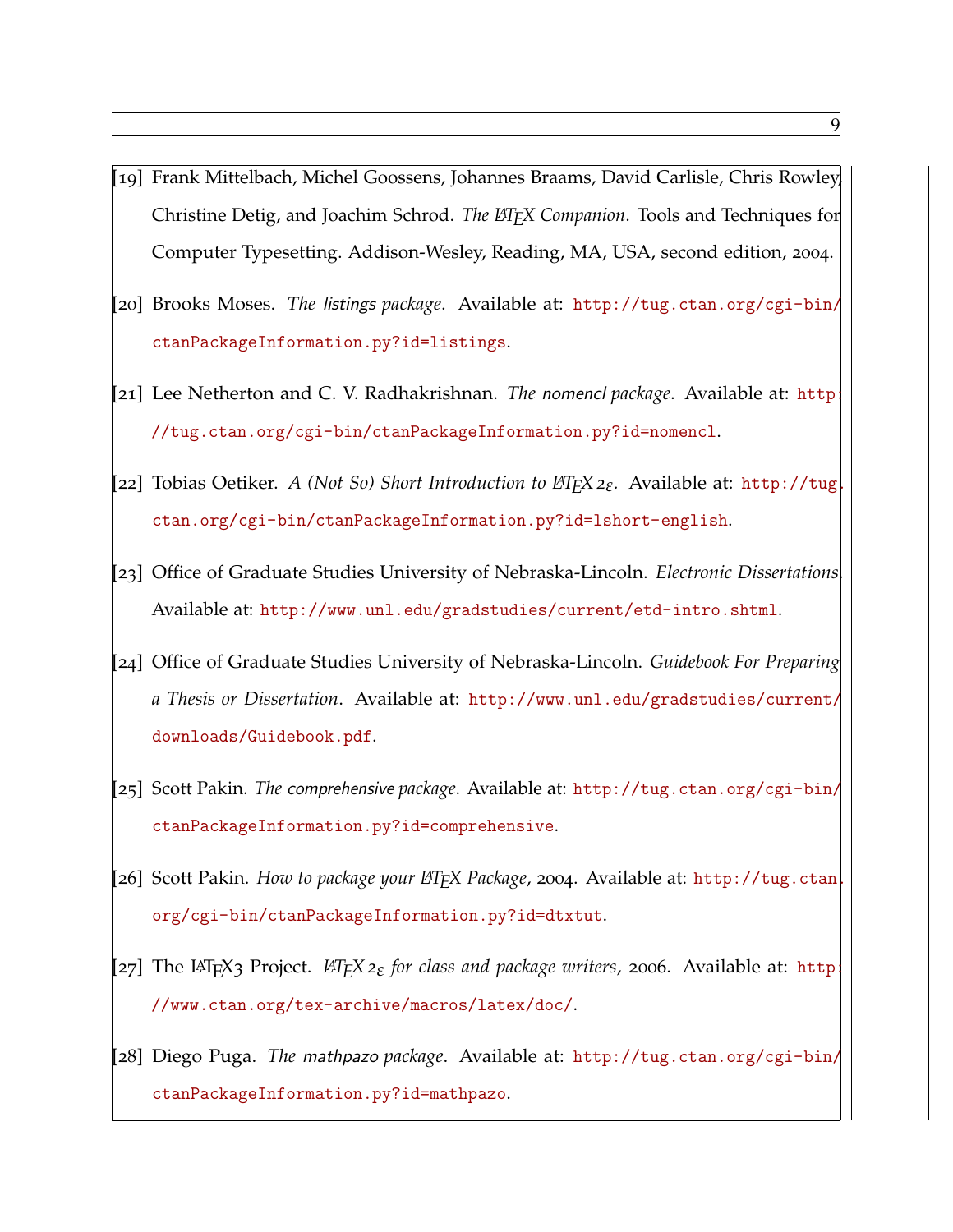- [29] Sebastian Rahtz and Heiko Oberdiek. *The* hyperref *package*. Available at: [http:](http://tug.ctan.org/cgi-bin/ctanPackageInformation.py?id=hyperref) [//tug.ctan.org/cgi-bin/ctanPackageInformation.py?id=hyperref](http://tug.ctan.org/cgi-bin/ctanPackageInformation.py?id=hyperref).
- [30] Keith Reckdahl. *The* epslatex *package*. Available at: [http://tug.ctan.org/cgi-bin/](http://tug.ctan.org/cgi-bin/ctanPackageInformation.py?id=epslatex) [ctanPackageInformation.py?id=epslatex](http://tug.ctan.org/cgi-bin/ctanPackageInformation.py?id=epslatex).
- [31] Will Robertson. Productivity with macros and packages. *The PracTEX Journal*, <sup>3</sup>, <sup>2006</sup>. Available at: <http://www.tug.org/pracjourn/2006-3/robertson/>.
- [32] Young Ryu. *The* pxfonts *package*. Available at: [http://tug.ctan.org/cgi-bin/](http://tug.ctan.org/cgi-bin/ctanPackageInformation.py?id=pxfonts) [ctanPackageInformation.py?id=pxfonts](http://tug.ctan.org/cgi-bin/ctanPackageInformation.py?id=pxfonts).
- [33] Bernd Schandl. *The* paralist *package*. Available at: [http://tug.ctan.org/cgi-bin/](http://tug.ctan.org/cgi-bin/ctanPackageInformation.py?id=paralist) [ctanPackageInformation.py?id=paralist](http://tug.ctan.org/cgi-bin/ctanPackageInformation.py?id=paralist).
- [34] Robert Schlicht. *The* microtype *package*. Available at: [http://tug.ctan.org/cgi-bin/](http://tug.ctan.org/cgi-bin/ctanPackageInformation.py?id=microtype) [ctanPackageInformation.py?id=microtype](http://tug.ctan.org/cgi-bin/ctanPackageInformation.py?id=microtype).
- [35] The American Mathematical Society. *The* amsfonts *package*. Available at: [http:](http://tug.ctan.org/cgi-bin/ctanPackageInformation.py?id=amsfonts) [//tug.ctan.org/cgi-bin/ctanPackageInformation.py?id=amsfonts](http://tug.ctan.org/cgi-bin/ctanPackageInformation.py?id=amsfonts).
- [36] The American Mathematical Society. *The* amsmath *package*. Available at: [http:](http://tug.ctan.org/cgi-bin/ctanPackageInformation.py?id=amsmath) [//tug.ctan.org/cgi-bin/ctanPackageInformation.py?id=amsmath](http://tug.ctan.org/cgi-bin/ctanPackageInformation.py?id=amsmath).
- [37] Geoffrey Tobin. *The* setspace *package*. Available at: [http://tug.ctan.org/cgi-bin/](http://tug.ctan.org/cgi-bin/ctanPackageInformation.py?id=setspace) [ctanPackageInformation.py?id=setspace](http://tug.ctan.org/cgi-bin/ctanPackageInformation.py?id=setspace).
- [38] Hideo Umeki. *The* geometry *package*. Available at: [http://tug.ctan.org/cgi-bin/](http://tug.ctan.org/cgi-bin/ctanPackageInformation.py?id=geometry) [ctanPackageInformation.py?id=geometry](http://tug.ctan.org/cgi-bin/ctanPackageInformation.py?id=geometry).
- <span id="page-18-0"></span>[39] Virgil. *The Aenid*. Project Gutenberg, 1995. From Project Gutenberg at [http:](http://www.gutenberg.org/etext/227) [//www.gutenberg.org/etext/227](http://www.gutenberg.org/etext/227). [1](#page-9-1).1, [1](#page-9-2).1.1, [1](#page-9-3).1.1.1